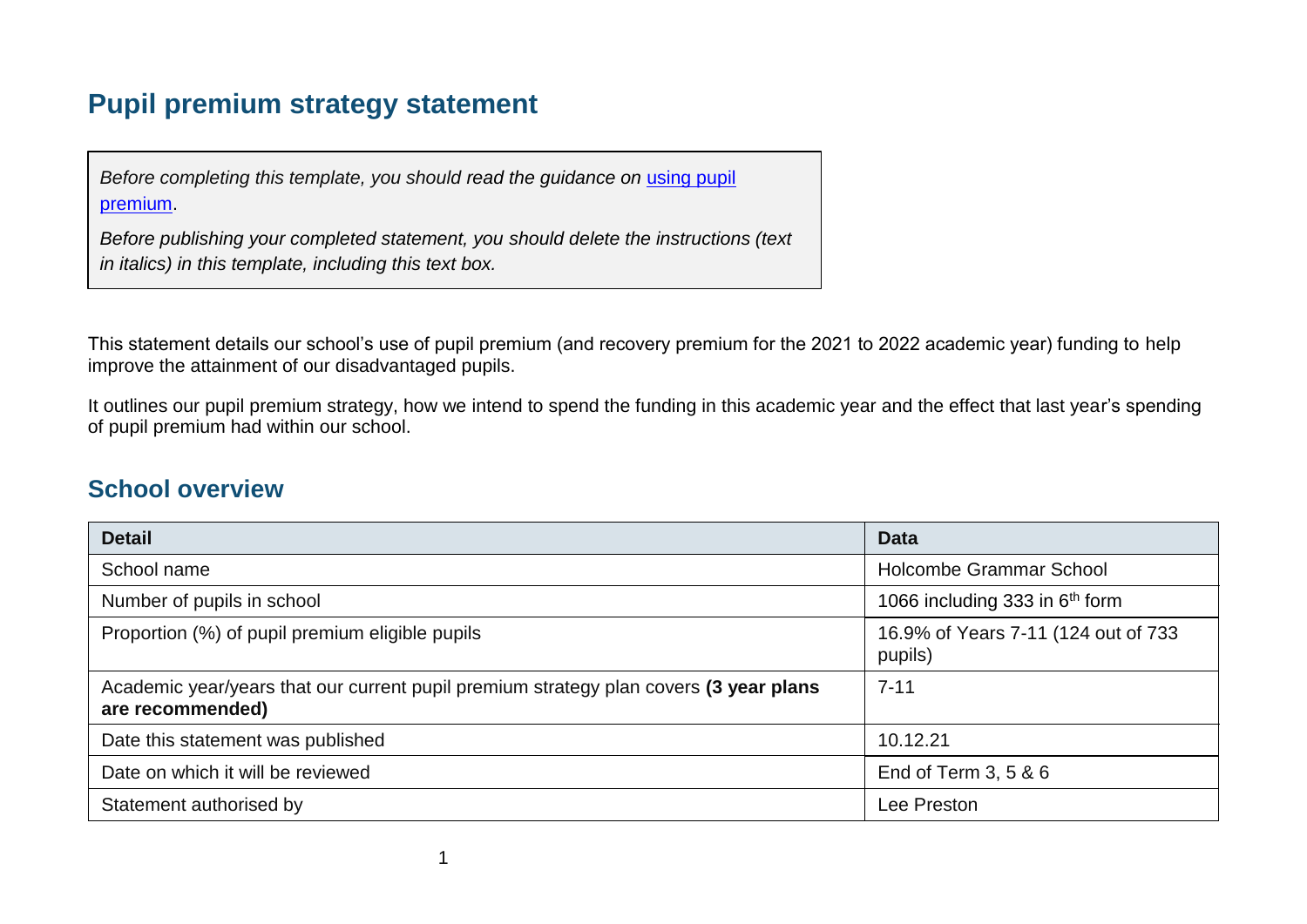| Pupil premium<br>ı lead | $\sim$<br>.<br>anti <sup>-</sup><br>Alison |
|-------------------------|--------------------------------------------|
| $\sim$                  | . .                                        |
| ustee lead              | <b>Bailey</b>                              |
| Governor                | Vlichael                                   |

# **Funding overview**

| <b>Detail</b>                                                                                                                                                              | <b>Amount</b> |
|----------------------------------------------------------------------------------------------------------------------------------------------------------------------------|---------------|
| Pupil premium funding allocation this academic year                                                                                                                        | £91680        |
| Recovery premium funding allocation this academic year                                                                                                                     | £13920        |
| Pupil premium funding carried forward from previous<br>years (enter £0 if not applicable)                                                                                  | £0            |
| Total budget for this academic year<br>If your school is an academy in a trust that pools this<br>funding, state the amount available to your school this<br>academic year | £105 600      |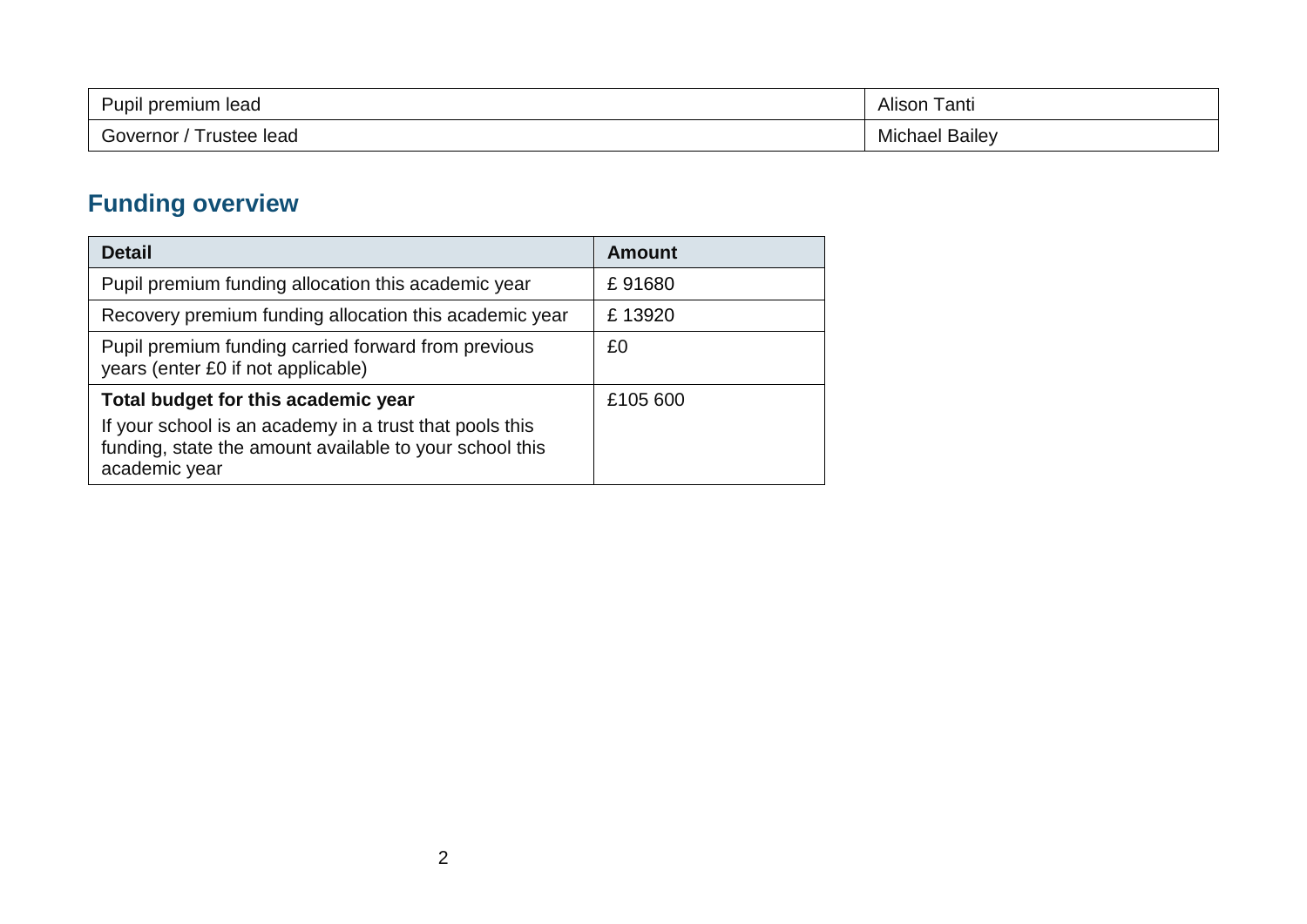## **Part A: Pupil premium strategy plan**

#### **Statement of intent**

At Holcombe our intention is that all students, irrespective of their background or the challenges they face, make good to outstanding progress and achieve high attainment across the curriculum. As a school, we intend for this to be consistent throughout their learning journey, so that all can achieve their potential. We appreciate that for some students, simply maintaining and excelling progress for those who are already our high attainers is a priority also. We intend to provide appropriate provision, specific for our vulnerable or disadvantaged groups needs. This is achieved by identifying academic and/or personal hurdles to learning and providing tailored steps to help overcome these. Each intervention is monitored closely to ensure what is provided is effective, to help support our overarching aim to ensure all are given every opportunity to be their best self.

We break down the specific elements of students' education that they require access to, rather than the overall performance. Our biggest tool in identifying students' hurdles is the variation in data which we gather for students thought-out their schooling, staff use this to monitor academic progress through their learning journey at all key stages. We us the data on their attendance levels, any behaviour patterns, as well as their mental health and wellbeing in conjunction with this data to get an overall picture of a student's needs. As well as their ability to access resources and technology in orders to help them to succeed.

We intend to consider the impact that Covid 19 has had on our students on their mental health and wellbeing, which if not considered and supported could have a detrimental effect on outcomes and health. We intend to support the personal challenges and/ or hurdles faced by our vulnerable students, and will focus on our SEN, LAC students and those who have a social worker or are deemed as young carers. We must not forget those who are at risk of becoming vulnerable due to circumstances beyond their control, and ensure that we are providing all students with tools to equip and support their progress. Likewise we also are developing an understanding of any nonacademic hurdles that students are facing which could negatively be impacting on their education and their ability to access teaching.

Our teachers will continue to consistently deliver high-quality teaching and delivering a well developed and sequential learning journey where expectations of the student's work is high. We will focus on areas where disadvantaged students require the most support evidenced by our internal data and student voice. This is proven to have the greatest impact in reducing their hurdles; as a result should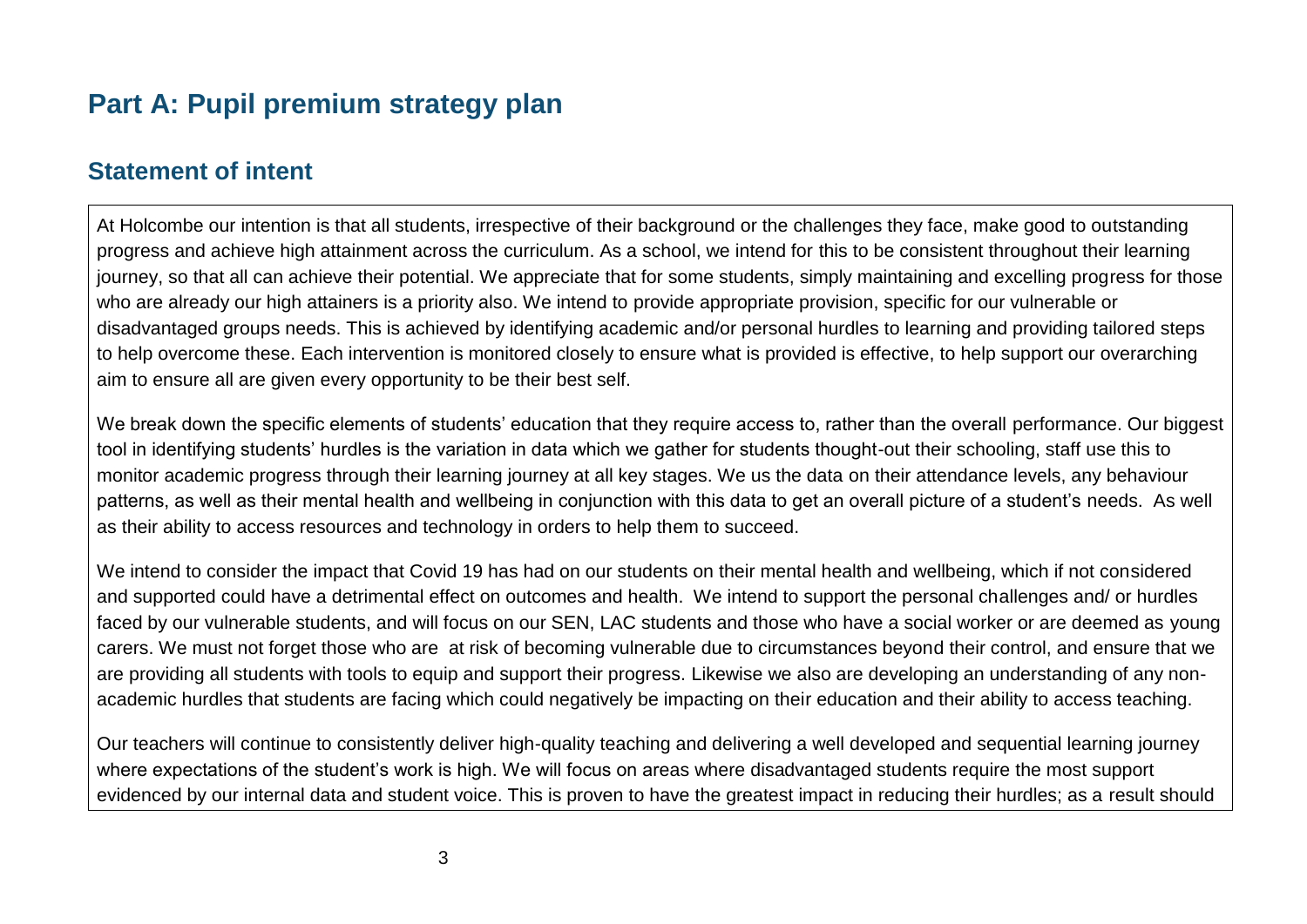close the disadvantage attainment gap and at the same time will benefit the non-disadvantaged students in our school. It is our intention that non-disadvantaged student attainment will be sustained and improved alongside progress for their disadvantaged peers. We guarantee disadvantaged students do not get given easier work but are challenged in line with their peers, scaffolding work may be used in order to support and enhance learning as well as targeted academic and personal support.

At Holcombe, we intervene early in their secondary education, monitor frequently so that support given look at the whole students both academically and personally. As a result this will empower students to take advantage of the support on offer, to increase outcomes and narrow the attainment gap.

### **Challenge**

This details the key challenges to achievement that we have identified among our disadvantaged pupils.

| <b>Challenge</b><br>number | <b>Detail of challenge</b>                                                                                                                                                                                                                                                                                                                                 |
|----------------------------|------------------------------------------------------------------------------------------------------------------------------------------------------------------------------------------------------------------------------------------------------------------------------------------------------------------------------------------------------------|
|                            | Academic literacy and cognitive/metacognition skills across all subject areas, impact of COVID19 created issues<br>with writing for length of time as there were long periods of virtual education where disadvantaged students may<br>not have regular access to computers/tablets or a quiet work space to access or engage with meaningful<br>learning. |
|                            | Students need to take ownership of their learning journey ensuring that they have the ability to access all<br>resources and strategies available to them. Students using the BYBS and MET agenda to empower them as<br>successful independent learners.                                                                                                   |
|                            | The impact of student's health and wellbeing post Covid 19 has impacted engagement in their personal and<br>academic learning a range of different forms.                                                                                                                                                                                                  |
|                            | Parental engagement of those students who live outside the local area, and therefore student's ability to stay for<br>school support/intervention and the impact this has on students learning.                                                                                                                                                            |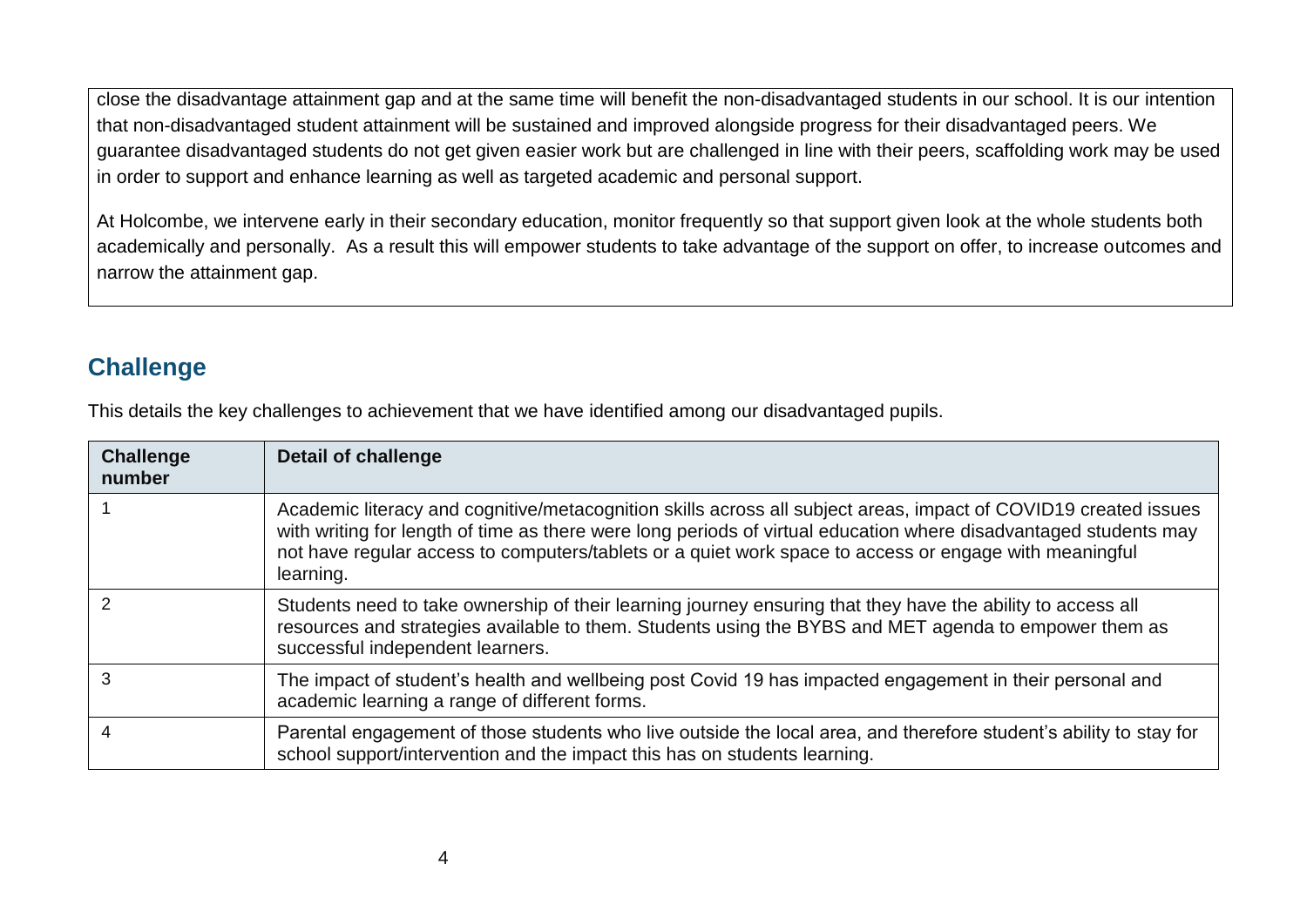| 5 | Equality of opportunity ensuring that students given a range of different cultural opportunities, a number of<br>webinars for students to access, career and work experience opportunities, to enhance engagement as well as<br>raising aspirations / confidence and esteem of students. |
|---|------------------------------------------------------------------------------------------------------------------------------------------------------------------------------------------------------------------------------------------------------------------------------------------|
|   | Students cultural capital – Medway has an extremely low IDACI – parental aspirations in area are low for their<br>children – first generation grammar school, first generation University.                                                                                               |
| 6 | Our assessments, observations and discussions with students and families suggest that the education and<br>wellbeing of many of our disadvantaged student have been impacted by partial school closures to a greater<br>extent than for other students.                                  |
|   | This has resulted in knowledge gaps resulting in students falling further behind age-related expectations,<br>especially in Maths and English. GL assessments are now being used to see if the gap has widened and how<br>we narrow it over time.                                        |
|   | Our attendance data over the last 3 years indicates that attendance among disadvantaged students has been<br>varied our PP students are mainly inline with others in the cohort and to date our SEND students and vulnerable<br>students are in line with the rest of the school.        |

## **Intended outcomes**

This explains the outcomes we are aiming for **by the end of our current strategy plan**, and how we will measure whether they have been achieved.

| <b>Intended outcome</b>                                                                                                                                                                                               | <b>Success criteria</b>                                                                                                                                                                                                                                        |  |
|-----------------------------------------------------------------------------------------------------------------------------------------------------------------------------------------------------------------------|----------------------------------------------------------------------------------------------------------------------------------------------------------------------------------------------------------------------------------------------------------------|--|
| Challenge $: -1, 2$                                                                                                                                                                                                   |                                                                                                                                                                                                                                                                |  |
| Literacy tools provided in a range of formats to ensure<br>that students have the opportunity to practise and develop<br>their literacy skills, literacy audit carried out and used to<br>drive the support required. | • Closing the gap between PP and non PP.<br>Increased P8 score.<br>Increased student engagement in opportunities in literacy based events<br>such as debating society, competitions.<br>Improved outcomes for PP students particularly the higher grades (7-9) |  |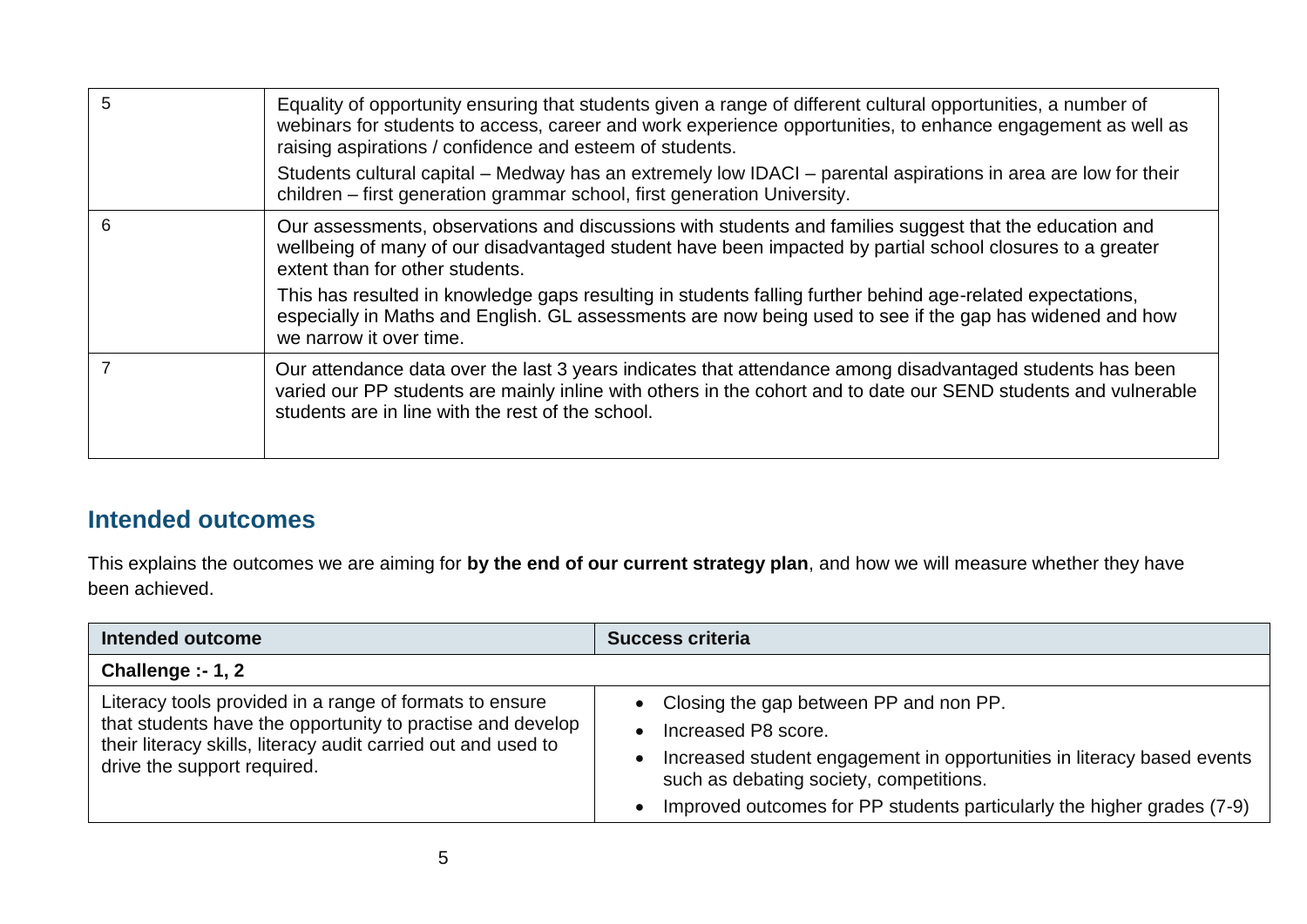| CPD to ensure staff are engaging students in writing tasks<br>and whole school literacy activities.                                                                                                                                                                                    | Teacher reports and class observations suggest disadvantaged pupils<br>are more able to monitor and regulate their own learning. This finding it<br>supported by homework completion rates across all classes and<br>subjects.                                                      |
|----------------------------------------------------------------------------------------------------------------------------------------------------------------------------------------------------------------------------------------------------------------------------------------|-------------------------------------------------------------------------------------------------------------------------------------------------------------------------------------------------------------------------------------------------------------------------------------|
| <b>Challenge :- 2, 4, 5</b>                                                                                                                                                                                                                                                            |                                                                                                                                                                                                                                                                                     |
| Students are able to take part in extracurricular activities<br>that both enable them to develop personal skills and fully<br>access the curriculum                                                                                                                                    | Students are able to make the same progress as their non PP peers<br>$\bullet$<br>Attendance statistics during school time.<br>$\bullet$<br>Attendance statistics during extracurricular activities.                                                                                |
| Support put in place for vulnerable students to talk and<br>discuss issues as they arise, empowering them to take<br>more ownership for their learning journey.                                                                                                                        | Students more aware of the support on offer as well as being proactive<br>in seeking advice, students' performance improved                                                                                                                                                         |
|                                                                                                                                                                                                                                                                                        | Students voice shows that PP students feel support and are given good<br>$\bullet$<br>support and guidance across all years.                                                                                                                                                        |
|                                                                                                                                                                                                                                                                                        | Disadvantaged students stay on for 6 <sup>th</sup> Form and apply to go to Russel<br><b>Group Universities</b>                                                                                                                                                                      |
| Challenge :- 2, 3, 4, 5                                                                                                                                                                                                                                                                |                                                                                                                                                                                                                                                                                     |
| Creating a range of opportunities to ensure that those<br>who are not engaging in support/ intervention strategies,<br>given within the school to overcome barriers. Homework<br>Club/access to specific resources on TEAM so that<br>access can happen / strategies shared with staff | Improved attendance to intervention as a result academic performance<br>monitored by data.<br>Attendance data at extracurricular activities.<br>Students engaging and taking advantage of resources online                                                                          |
| Challenge :- 3, 7                                                                                                                                                                                                                                                                      |                                                                                                                                                                                                                                                                                     |
| To achieve and sustain improved wellbeing for all<br>students, including those who are disadvantaged.                                                                                                                                                                                  | Sustained high levels of wellbeing from 2021/24 demonstrated by:<br>qualitative data from student voice, student and parent surveys and teacher<br>observations.<br>A significant increase in participation in enrichment activities, particularly<br>among disadvantaged students. |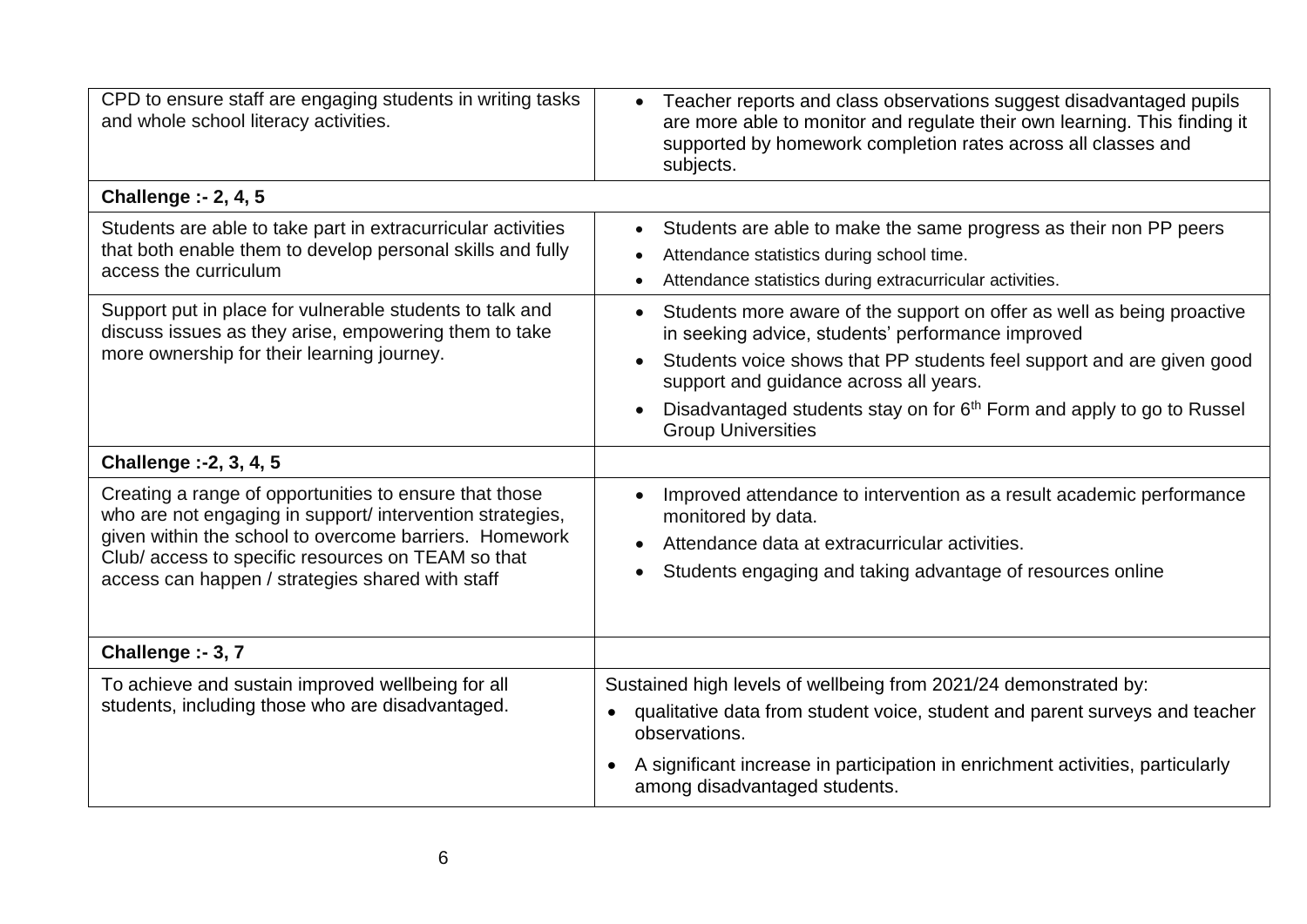| Challenge :- 1, 2, 3, 4, 5, 6 and 7.                                                                     |                                                                                                                                                                                                                                                    |
|----------------------------------------------------------------------------------------------------------|----------------------------------------------------------------------------------------------------------------------------------------------------------------------------------------------------------------------------------------------------|
| To achieve and sustain improved attendance for all<br>students, particularly our disadvantaged students. | Sustained high attendance from 2021/24 demonstrated by:<br>The overall absence rate for all students being no more than 10%, and the<br>attendance gap between disadvantaged students and their non-disadvan-<br>taged peers being reduced by 15%. |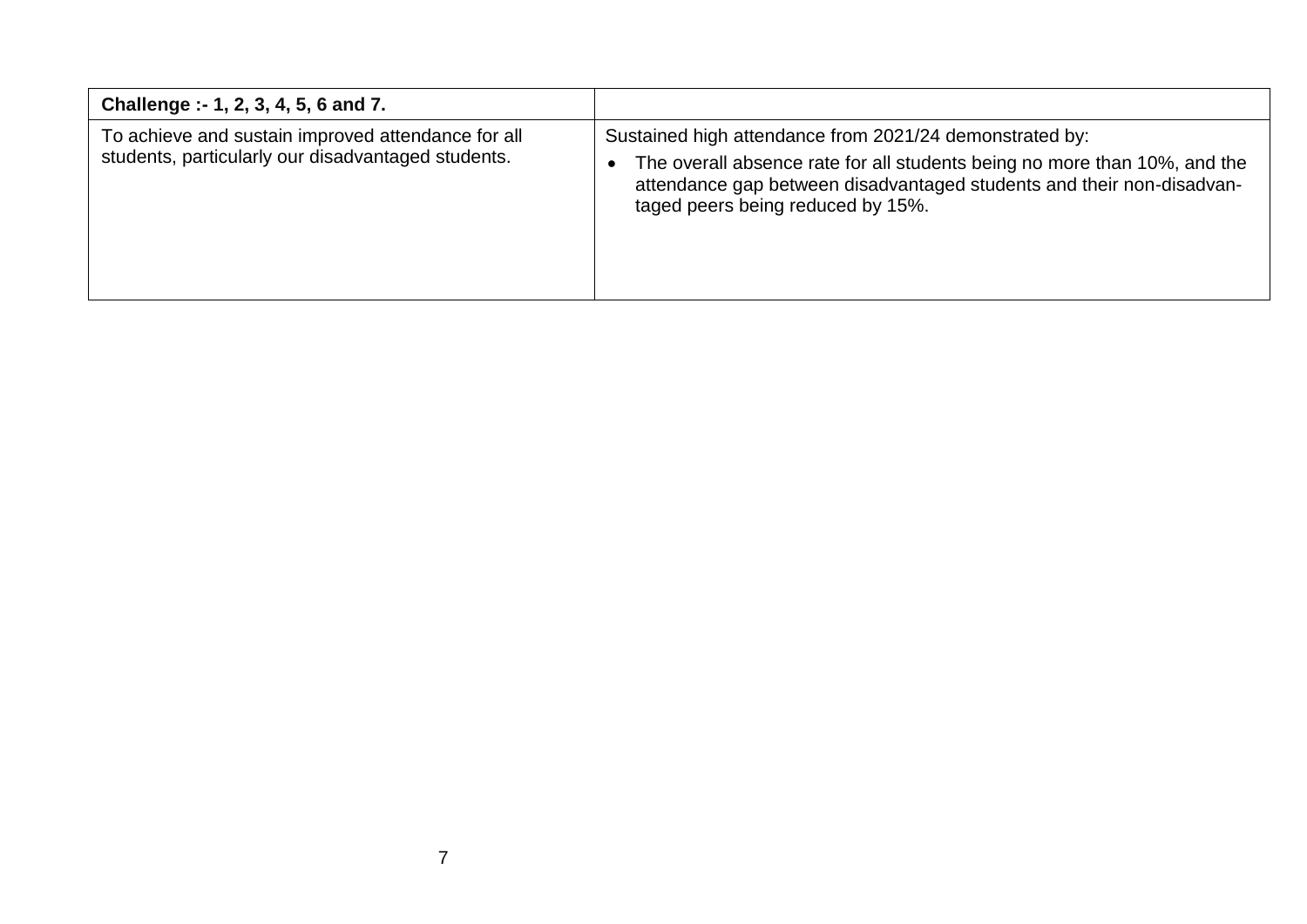## **Activity in this academic year**

This details how we intend to spend our pupil premium (and recovery premium funding) **this academic year** to address the challenges listed above.

#### **Teaching (for example, CPD, recruitment and retention)**

Budgeted cost: £ *4560.00*

| <b>Activity</b>                                                                                                                                                                                                                                      | Evidence that supports this approach                                                                                                                                                                                                                                                                                                                                                                                                                                                                                                                                                                                                        | Challenge number(s)<br>addressed |
|------------------------------------------------------------------------------------------------------------------------------------------------------------------------------------------------------------------------------------------------------|---------------------------------------------------------------------------------------------------------------------------------------------------------------------------------------------------------------------------------------------------------------------------------------------------------------------------------------------------------------------------------------------------------------------------------------------------------------------------------------------------------------------------------------------------------------------------------------------------------------------------------------------|----------------------------------|
| Improving teacher and student<br>understanding of metacognitive and<br>cognitive approaches to teaching.<br>Drive Team to promote this<br>alongside whole school thinking,<br>teaching and learning strategies,<br>metacognition and self-regulation | Metacognition: Metacognition and self-regulation   EEF<br>(educationendowmentfoundation.org.uk)<br>Mastery learning: Maths Mastery Toolkit: A Practical Guide<br><b>To Mastery Teaching At Primary [Free Resource]</b><br>(thirdspacelearning.com)                                                                                                                                                                                                                                                                                                                                                                                          | 1, 6                             |
| Curriculum review – introduction of 3<br>year KS3 – with creation of new<br>curriculum plan and knowledge<br>banks for use throughout KS3 and<br>Learning Journey where students<br>and staff can map progress.                                      | With a 3 year KS3 allows for Mastery learning and<br>embedding of key skills and knowledge, where<br>traditionally teaching keeps time spent on a topic<br>constant and allows students' 'mastery' of curriculum<br>content to vary. Mastery learning keeps learning<br>outcomes constant but varies the time needed for<br>students to become proficient or competent at these<br>objectives. Mastery learning breaks subject matter and<br>learning content into units with clearly specified<br>objectives which are pursued until they are achieved.<br>Learners work through each block of content in a series<br>of sequential steps. | 1, 6                             |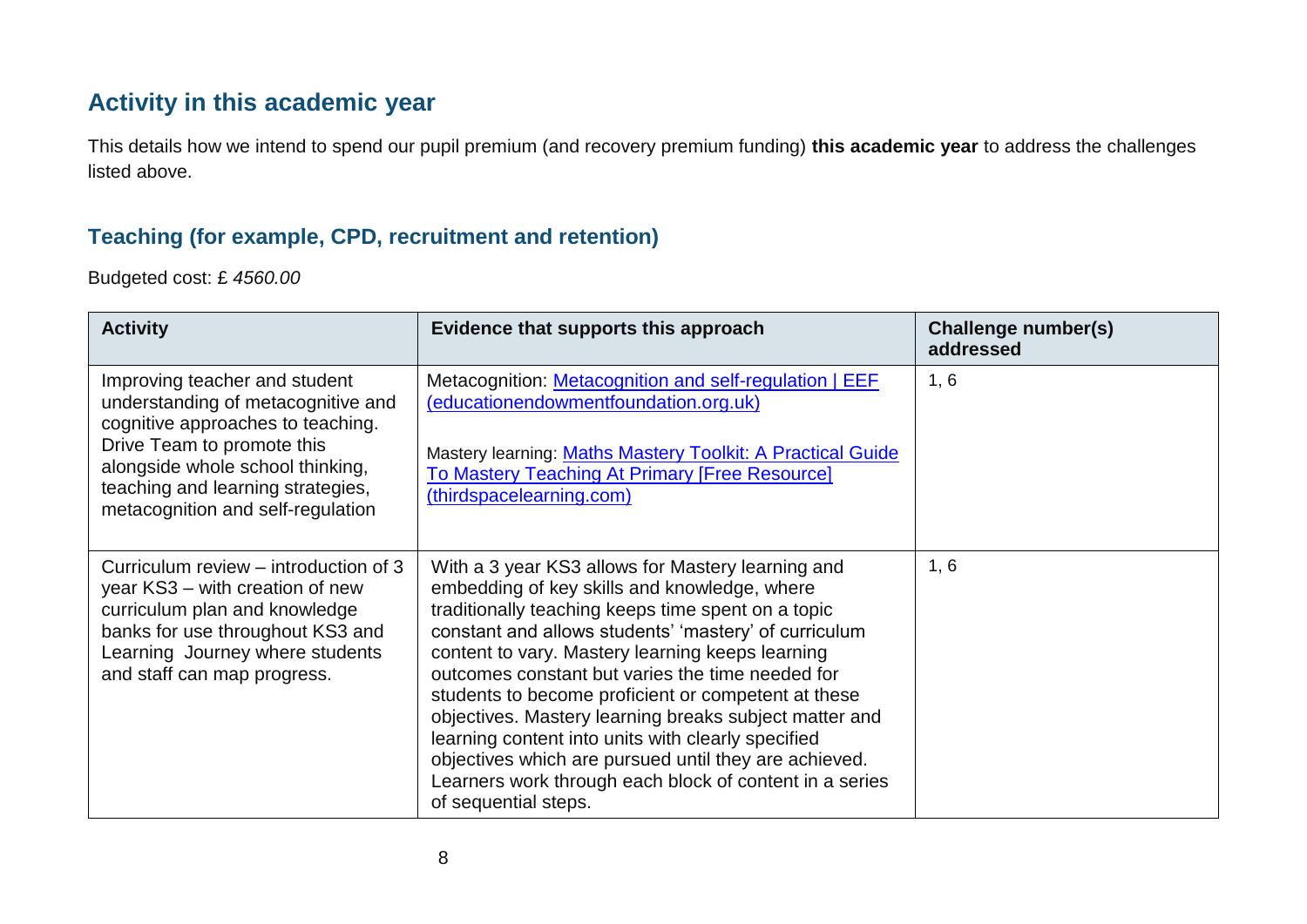| Cultural Capital 7 things by the end<br>of Year 7 for all year groups                                | Student and parents being given the opportunity to<br>engage in the wider social experience and develop<br>Aspirations. Proven benefits between cultural and art<br>opportunities and positive impact on student education                                                                                                       | 2, 3, 4    |
|------------------------------------------------------------------------------------------------------|----------------------------------------------------------------------------------------------------------------------------------------------------------------------------------------------------------------------------------------------------------------------------------------------------------------------------------|------------|
| PP strategy coordinator                                                                              | Developing a bank of strategies to support students/<br>parents<br>Developing a bank of strategies to support staff with<br>vulnerable and disadvantage students<br>Monitoring the effectiveness of support and strategies<br>being used, adapt and refine as necessary.<br>Thinking resource for students made available in SS. | 1, 2, 3, 4 |
| Digital Learning In and Around the<br>Classroom (HUE, Hybrid Learning,<br>Software packages such as) | Trust wide approach Covid19 to ensure off site provision<br>for all students and staff. This has been continued on<br>return to school to enable the support of students who<br>are off with Covid19 so that they can take part in lesson<br>if they are well enough. Also used to share good<br>practice.                       | 1, 2, 3, 6 |
| Whole <b>school</b> CPD sessions?<br>Whole school Pupil Premium<br>training.                         | Teams throughout the trust being used to support<br>training and learning for teachers and support staff.<br>CPD to launch the PP strategy and constant revisiting<br>and monitoring progress.                                                                                                                                   | 1, 2, 5, 6 |

## **Targeted academic support (for example, tutoring, one-to-one support structured interventions)**

Budgeted cost: £ 3*650.00*

| <b>Activity</b> | Evidence that supports this approach | <b>Challenge number(s)</b><br>addressed |
|-----------------|--------------------------------------|-----------------------------------------|
|                 |                                      |                                         |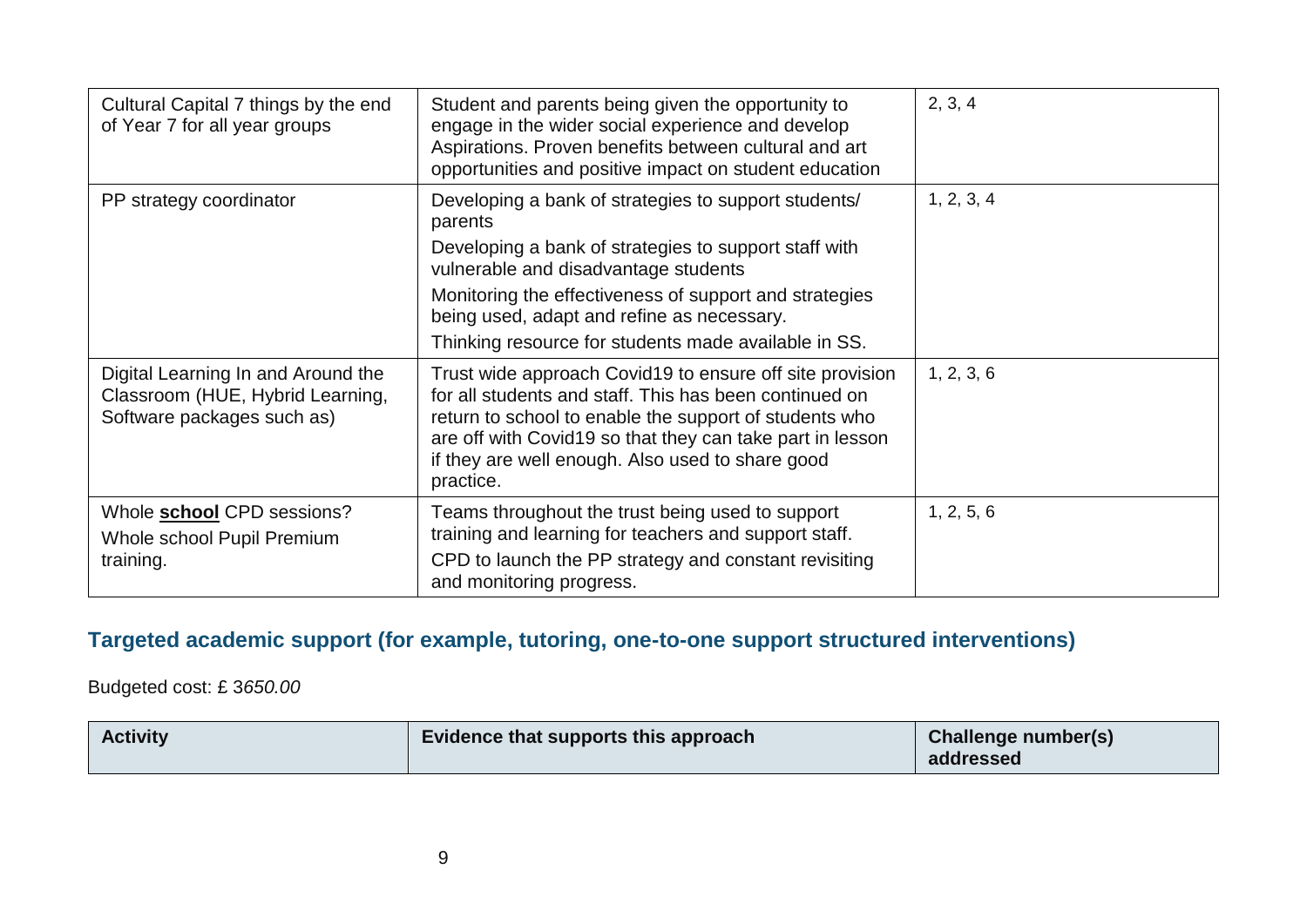| Bespoke, small group and targeted<br>support for students, mainly but not<br>solely in exam groups and with<br>particular focus placed on<br>disadvantaged students.                                                                                            | Conversations with students, talking about their learning<br>and how to overcome hurdles                                                                                                                                                                                                                                                                                                                                                                                                  | 1, 2, 6,      |
|-----------------------------------------------------------------------------------------------------------------------------------------------------------------------------------------------------------------------------------------------------------------|-------------------------------------------------------------------------------------------------------------------------------------------------------------------------------------------------------------------------------------------------------------------------------------------------------------------------------------------------------------------------------------------------------------------------------------------------------------------------------------------|---------------|
| National tutoring programme used<br>to fill any gaps with the above,<br>particularly for students not in<br>examination year groups identified<br>as falling behind.                                                                                            | Using the GL assessment data to identify the students<br>who require support.<br>The EEF supports individualised instruction, mastery<br>learning and small group tuition as high gain, low or<br>moderate cost strategies and therefore recommends them.<br>The government has heralded the National tutoring                                                                                                                                                                            | 6             |
|                                                                                                                                                                                                                                                                 | programme as a key solution to support disadvantaged<br>students and particularly those impacted by the pandemic.                                                                                                                                                                                                                                                                                                                                                                         |               |
| A fund ringfenced to specifically<br>support disadvantaged students<br>when needed i.e. purchasing of<br>uniform, trips and clubs, also<br>including the funding of peripatetic<br>music                                                                        | Without this support students would not benefit for the<br>whole academic experience, while others do.<br>Supporting students with uniform allows them to feel part<br>of the community and not feel disadvantages.<br>Trips which enhance their school experience is key to<br>ensuring that they have the same opportunities as their<br>peers.<br>Having an opportunity to express themselves where<br>words don't always come easy is an essential support to<br>raising aspirations. | 2, 5,         |
| Student services support includes<br>1-1 pastoral support & 6 <sup>th</sup> Form<br>internal mental health<br>ambassadors will meet with small<br>cohorts of students from each year<br>group to identify needs.<br>Assemblies to highlight and<br>destigmatise | Interventions which target social and emotional learning<br>(SEL) seek to improve student's interaction with others<br>and self-management of emotions, rather than focusing<br>directly on the academic or cognitive elements of learning.<br>SEL interventions might focus on the ways in which<br>students work with (and alongside) their peers, teachers,<br>family or community. Three broad categories of SEL<br>interventions can be identified:                                  | 2, 3, 4, 6, 7 |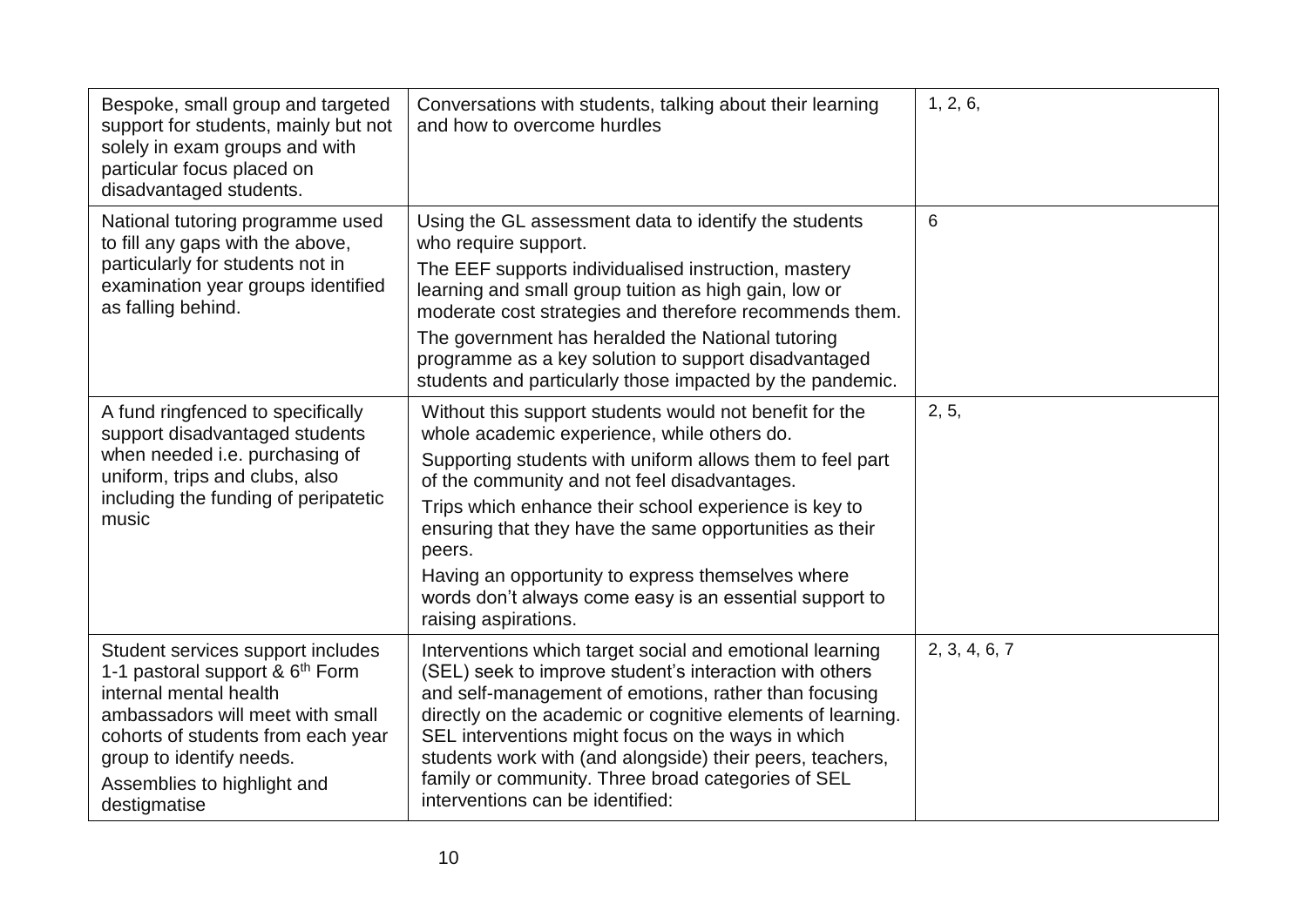|                                                                                                                                                          | • universal programmes which generally take place in the<br>Classroom or in SS<br>• more specialised programmes which are targeted at students<br>with particular social or emotional needs ELSA<br>• school-level approaches to developing a positive school<br>ethos, which also aim to support greater engagement in<br>learning. |         |
|----------------------------------------------------------------------------------------------------------------------------------------------------------|--------------------------------------------------------------------------------------------------------------------------------------------------------------------------------------------------------------------------------------------------------------------------------------------------------------------------------------|---------|
| Where permitted, Interventions -<br>Sixth form to support lower years<br>though mentoring.<br>After school support sessions,<br>Holiday support sessions | Targeted subject specific mentoring.<br>Opportunities to express themselves in a supporting<br>environment.<br>Social and Emotional Training Social and emotional learning<br>EEF (educationendowmentfoundation.org.uk)                                                                                                              | 2, 3, 4 |
| Inclusion of a literacy lead whom<br>incorporates Literacy tasks and<br>whole staff projects into tutor tasks<br>and teaching and learning<br>practices. | Whole school literacy:<br>EEF_KS3_KS4_LITERACY_GUIDANCE.pdf<br>(educationendowmentfoundation.org.uk)                                                                                                                                                                                                                                 | 1, 2, 6 |

## **Wider strategies (for example, related to attendance, behaviour, wellbeing)**

Budgeted cost: £ *2560.00*

| <b>Activity</b>                                                        | Evidence that supports this approach                                                                                  | <b>Challenge number(s)</b><br>addressed |
|------------------------------------------------------------------------|-----------------------------------------------------------------------------------------------------------------------|-----------------------------------------|
| To closely monitor and support<br>students with their attendance using | PP and SEN students all have lower attendance than the<br>national average and persistent absence is much higher than | 1, 2, 3, 4, 5, 6, 7                     |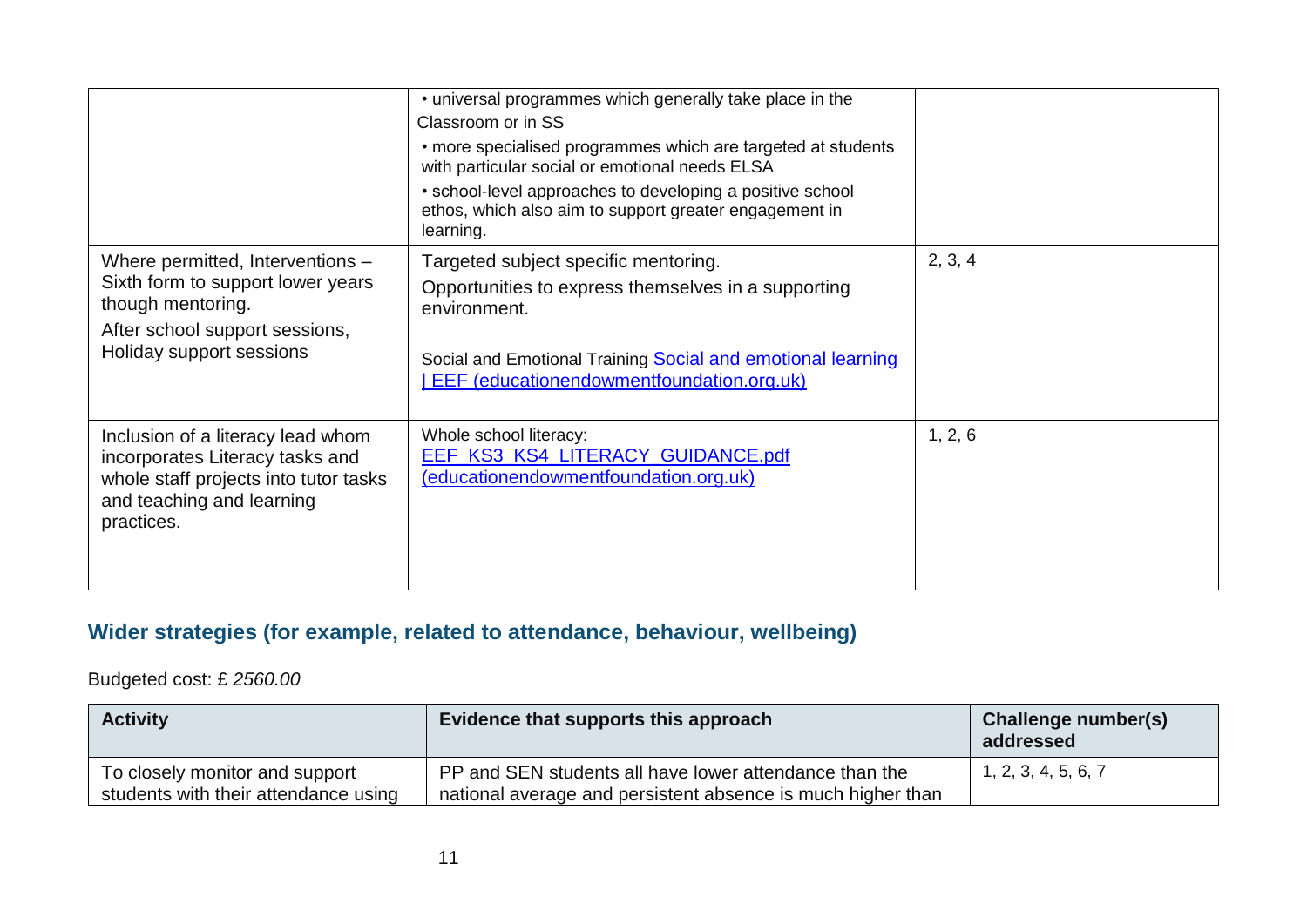| a dedicated member of staff focused<br>on attendance DSN. We also buy in<br>the Attendance Advisory Service to<br>schools and academies (AASSA)<br>• monitor and track attendance, with a<br>key priority to follow up with<br>disadvantaged and vulnerable students.<br>• Build relationships with disadvantaged<br>families<br>• AASSA will provide assistance to<br>ensure that disadvantaged students are<br>able to attend school in line with their<br>peers.<br>• proactively providing information to<br>HOYs, tutors and SLT regarding<br>performance of various groups and<br>students of concern. | in other groups. Whilst attendance at Holcombe was just<br>below the national average at 96%, (due to Covid codings<br>changing in schools). Whole school below the school persistent<br>absence 7-13 was 10.8% (105 students) Students also that<br>met the Absence threshold remains a negative gap (16.1%)<br>(17 students) for PP and (8.57%) (9 students) for SEN. PA has<br>increased nationally during the pandemic, and this has also<br>been reflected at Holcombe. |            |
|--------------------------------------------------------------------------------------------------------------------------------------------------------------------------------------------------------------------------------------------------------------------------------------------------------------------------------------------------------------------------------------------------------------------------------------------------------------------------------------------------------------------------------------------------------------------------------------------------------------|------------------------------------------------------------------------------------------------------------------------------------------------------------------------------------------------------------------------------------------------------------------------------------------------------------------------------------------------------------------------------------------------------------------------------------------------------------------------------|------------|
| Pass Testing for all Year 7 & 8<br>students to be reviewed at the end of<br>the academic year.                                                                                                                                                                                                                                                                                                                                                                                                                                                                                                               | Analysing of the data from this to formulate strategies to<br>support students with their emotional wellbeing.                                                                                                                                                                                                                                                                                                                                                               | 2, 3       |
| To reward students who achieve<br>100% attendance.<br>D.E.A.R in tutor time<br>Social and Emotional Training<br>Counselling<br>Digital Learning In and Around the<br>Classroom (HUE, Software packages<br>such as)                                                                                                                                                                                                                                                                                                                                                                                           | D.E.A.R CLS   Reading for pleasure puts children ahead in the<br>classroom, study finds (ucl.ac.uk)<br>Social and Emotional Training Social and emotional learning  <br>EEF (educationendowmentfoundation.org.uk)<br>Digital learning:<br>EEF_Digital_Technology_Summary_of_Recommendations.pdf<br>(d2tic4wvo1iusb.cloudfront.net)                                                                                                                                           | 1, 2, 3, 5 |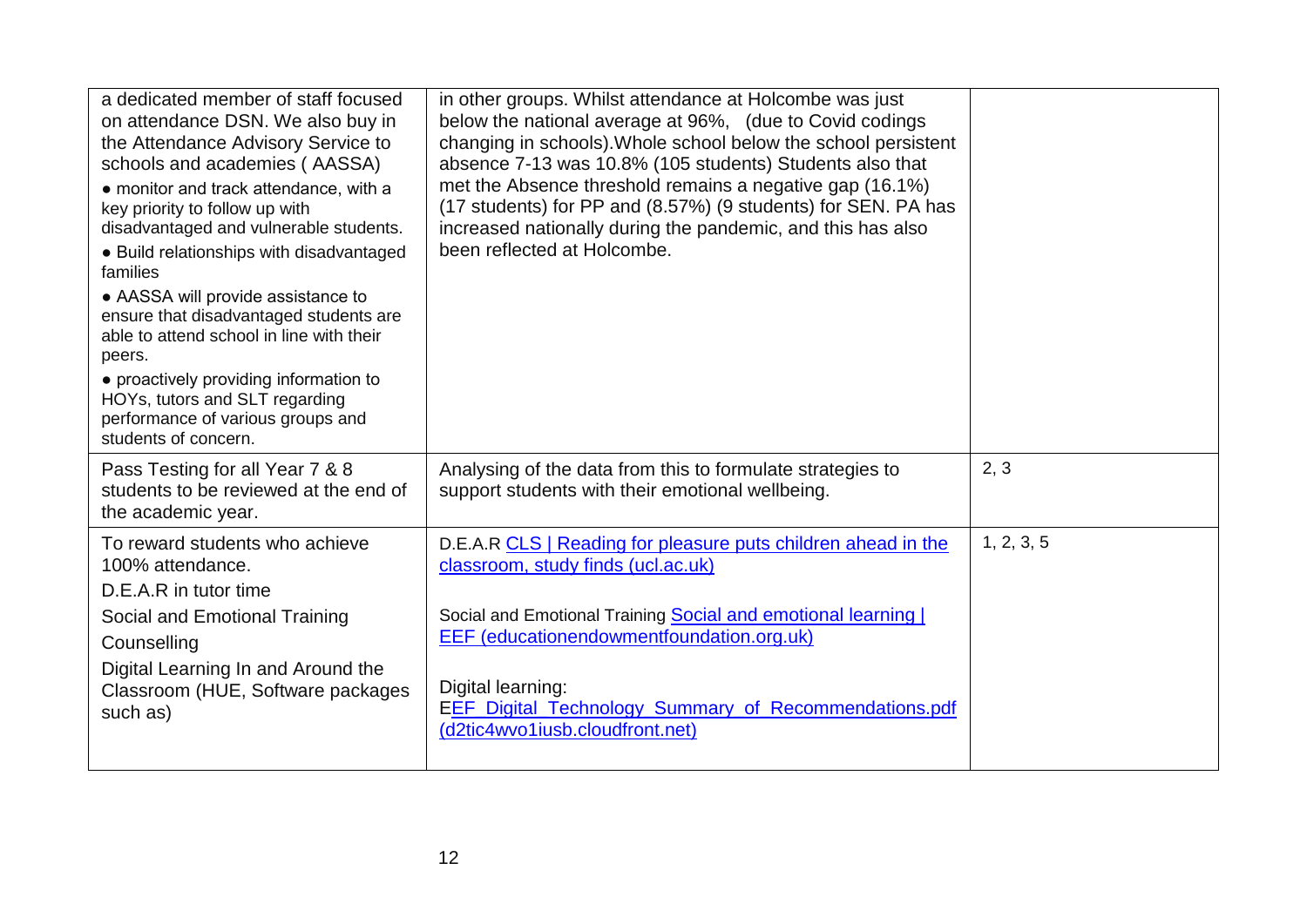| <b>Educational Personal Empowerment:</b><br>Aspirations<br>Unifrog to support careers and<br>Gatsby/ 1-1 career interviews<br><b>SMART Target Setting</b><br>Seneca Learning | Aspirations: Bishop Challoner: a Pupil Premium first approach<br><b>Challenge Partners</b><br>Smart target setting: https://thirdspacelearning.com/blog/7-<br>steps-eef-metacognition-primary-classroom-maths/ >                                                                                                         | 2, 5, 6 |
|------------------------------------------------------------------------------------------------------------------------------------------------------------------------------|--------------------------------------------------------------------------------------------------------------------------------------------------------------------------------------------------------------------------------------------------------------------------------------------------------------------------|---------|
| Extra Curricular Engagement:<br>School based curricular clubs<br>Duke of Edinburgh<br><b>HOT Club</b>                                                                        | Clubs advertised and supported by teaching and non teaching<br>staff. Information sent home to parents and displays to<br>support events around the school.<br>Opportunities for students to work collaboratively and gain<br>experiences outside of school.<br>Opportunities for students to gain support and guidance. | 5, 6,   |

**Total budgeted cost: £** *91680.00*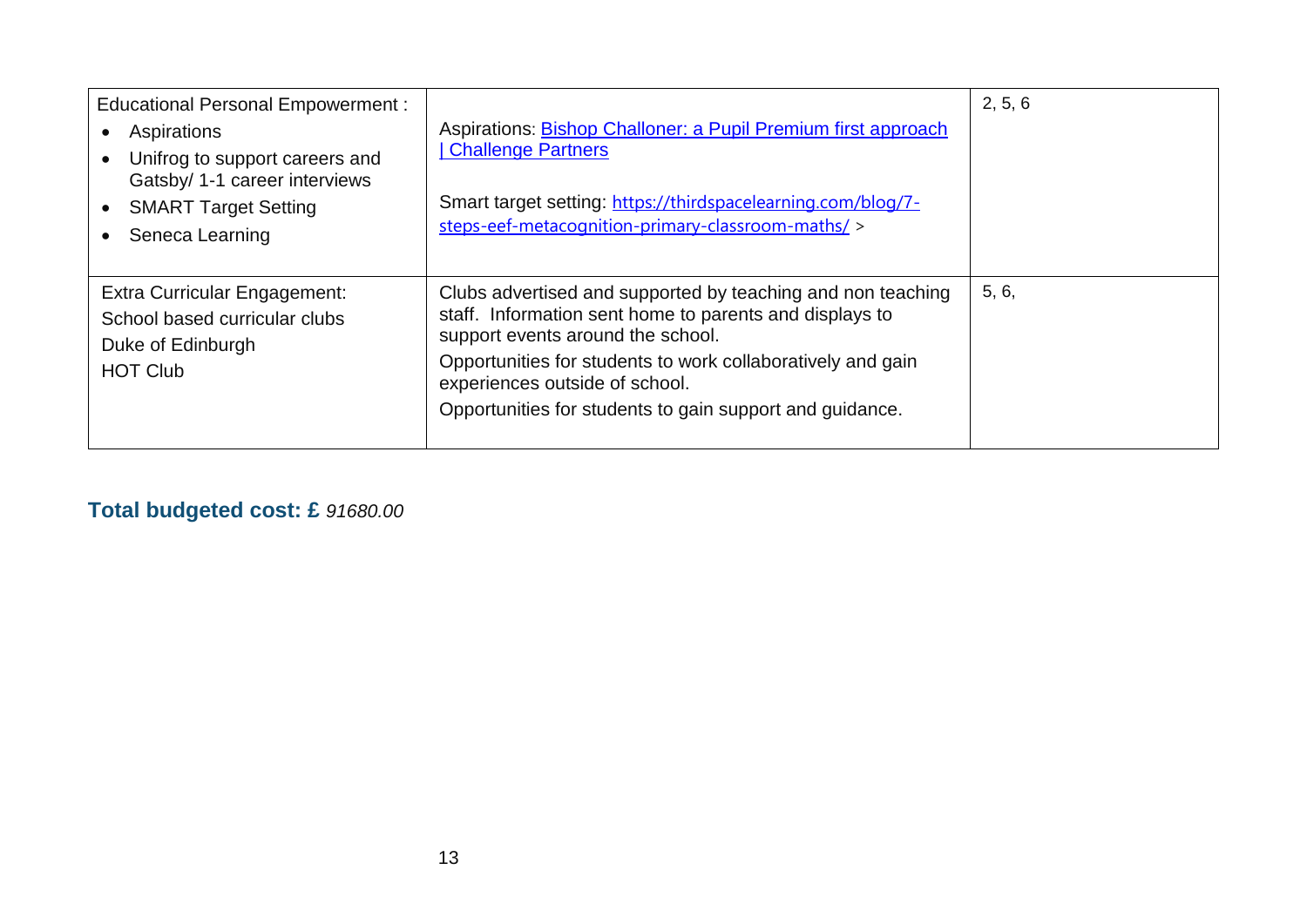## **Part B: Review of outcomes in the previous academic year**

## **Pupil premium strategy outcomes**

This details the impact that our pupil premium activity had on pupils in the 2020 to 2021 academic year.

Our internal assessments during 2020/21 suggested that the performance of disadvantaged students dipped slightly against the previous year this was mainly due to 1 students who had well being issues and we tried several strategies to get him into school. This had a slight impact on 2019 0.49 P8 and 2020 0.88 P8.

Despite being on track during the first year (2018/19), the outcomes we aimed to achieve in our previous strategy by the end of 2020/21 were therefore not quite where they should be due to 1 student.

Our assessment of the reasons for these outcomes points primarily to Covid-19 impact, which disrupted all of our subject areas to varying degrees. As evidenced in schools across the country, partial closure was most detrimental to our disadvantaged students, and they were not able to benefit from our pupil premium funded improvements to teaching and targeted interventions to the degree that we intended. However, to try and alleviate some of these issues where possibly we delivered materials to students in order that they could continue to work as the rest of the cohorts. We continue to deliver a high quality curriculum, including during periods of partial closure, which was aided by use of online resources and staff delivering Hybrid Learning. Our practical subject however did take a knock. Government issued laptops were delivered to our disadvantage students to support them with their learning enabling them to access online lessons.

Although overall attendance in 2020/21 was lower than in the previous years however our students services team made contact with parents initially during the first lock down to ensure that students could access their learning. When we were allowed to open school may of our disadvantaged students were keen to come into their bubbles so that they had a good working space for them to develop and contact with their peers was also important to the wellbeing of the students. During the second lock down student services contacted parents to check on their well-being and mental health as this was a long time to be in this situation.